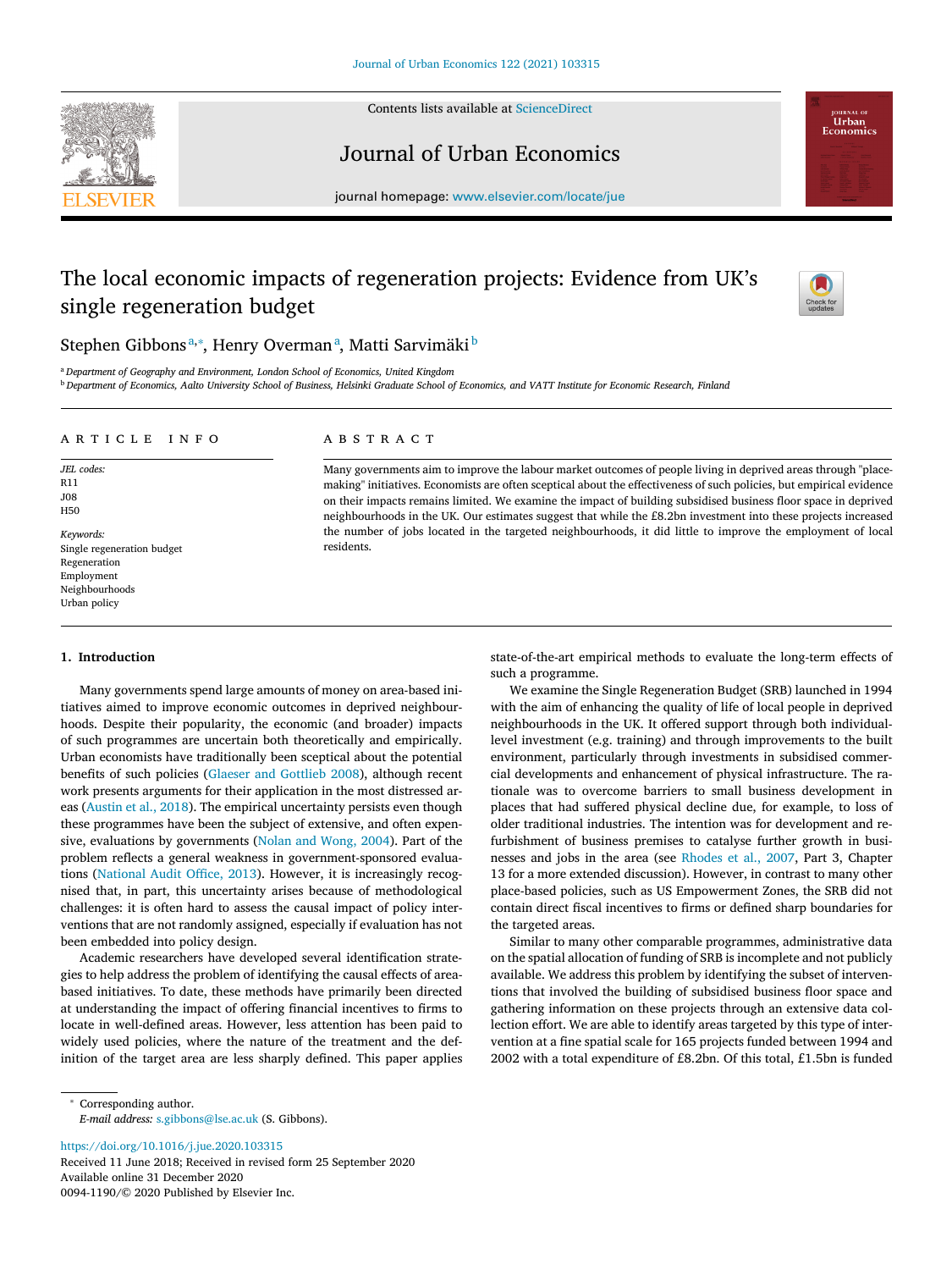<span id="page-1-0"></span>by central government through the SRB with the remainder coming from local government, other government bodies, the EU and the private sector.

We use a number of alternative approaches to evaluate the causal impact of the scheme, the extent to which any effects are the result of displacement, and the individual versus the area effects of policy. Our results suggest that the programme increased workplace employment in targeted areas but had no impact on the employment rates of local residents. We reach this conclusion with the help of remarkably detailed data and several complementary identification strategies. Our data come from the GB Population Census and an administrative register of businesses (the Business Structure Database), which allow us to consider the impacts on a variety of outcomes at a very fine spatial scale.

Our first empirical strategy is to simply compare changes in the number of jobs and the employment rates in locations close to an SRB site to observationally identical locations elsewhere. We then compare locations close to an SRB project to locations further away from the same SRB project. Finally, we examine the effect on employment rates by comparing areas close to SRB projects to similarly defined control areas, close to locations that only receive SRB funding in later periods (due to data limitations, we are not able to use this strategy for workplace employment). All of these approaches lead to similar conclusions. Together, they also allow us to assess both the impact on targeted areas as well as possible spillover effects to the larger neighbourhood.

This paper adds to the small, but growing literature that takes identification seriously when evaluating the impact of spatial interventions. For a recent review of place-based policies of this type, see [Neumark](#page-10-0) and Simpson (2015). Earlier contributions, mostly focusing on US Enterprise or Empowerment Zones (EZ), had often recognised the need for valid controls but struggled to find appropriate controls. See, for example, [Dabney](#page-10-0) (1991), Papke [\(1993,](#page-10-0) [1994\)](#page-10-0), [Boarnet](#page-9-0) and Bogart (1996), [Bondonio](#page-9-0) and Engberg (2000), Peters and Fisher (2002), [O'Keefe](#page-10-0) (2004), Bondonio and [Greenbaum](#page-10-0) (2007) and reviews by Bartik [\(1991\),](#page-9-0) Nolan and Wong [\(2004\).](#page-10-0) Several institutional features of US EZs – specifically the fact that interventions are spatially bounded (i.e. restricted to certain areas) and involve a limited number of well documented interventions – have allowed recent papers to more effectively deal with the problem of non-random placement. Busso and Kline [\(2008\),](#page-9-0) and Busso et al. [\(2013\)](#page-9-0) made significant progress in terms of identification, by using rejected and future EZs as a control group. Similar [strategies](#page-10-0) have been used in Krupka and Noonan (2009), [Hanson](#page-10-0) (2009), and [Reynolds](#page-10-0) and Rohlin (2015). [Neumark](#page-10-0) and Kolko (2010), Ham et al. [\(2011\)](#page-10-0) and Hanson and Rohlin (2013) developed [complementary](#page-10-0) strategies that used nearby treated areas as controls. A series of papers – [Gobillon](#page-10-0) et al. (2012), Givord et al. [\(2013\),](#page-10-0) [Mayneris](#page-10-0) et al. (2017) – used combinations of these strategies to study the effects of the French Zone Franche Urbaines (ZFUs).<sup>1</sup> [Gibbons](#page-10-0) (2015) and [Einiö and](#page-10-0) Overman (2020) – building on methods developed during early stages of the current paper – used more finely spatially detailed data to further develop identification strategies based on comparisons to nearby untreated areas.

Our contribution is twofold. First, we evaluate the impacts of the primary place-making policy implemented in the UK in the 1990s and the early 2000s. In contrast to the earlier evaluation of this policy, our work is based on modern empirical approaches and detailed data (partly collected by us).<sup>2</sup> Our results suggest that the  $E$ 8.2bn investment on the

SRB failed to achieve its central objective to improve the employment of people living in the targeted neighbourhoods. We believe this result is important for academics and policymakers contemplating how to best help people living in deprived areas. Second, we combine several empirical strategies to evaluate a place-making policy in a context, where the targeted areas do not have clear boundaries, and the data and policy documentation are incomplete. These features are shared by many place-making policies as well as by other spatial "treatments" such as public transportation stations, road junctions or stadiums. Evaluating such interventions is harder – and the results inevitably less conclusive – than what is the case for policies such as the EZs and the ZFUs discussed above. Nevertheless, we argue that it is important to examine also the harder-to-evaluate policies using the best possible data and appropriate empirical methods. Here, we present an example of how researchers may approach such evaluations.

The remainder of this paper is organised as following. Section 2 describes the Single Regeneration Budget, which funded the interventions that we evaluate. [Sections](#page-2-0) 3 and [4](#page-3-0) introduce our data and present descriptive statistics. [Sections](#page-3-0) 5 and [6](#page-7-0) discuss our empirical strategies and results. The final section concludes.

### **2. The single regeneration budget**

From 1994 to 2002, the Single Regeneration Budget (SRB) was the UK government's main regeneration fund intended to enhance the quality of life of local people in deprived areas.<sup>3</sup> It was launched in November 1993 and replaced 20 existing programmes. The fact that these existing programmes had different objectives was reflected in the variety of objectives to which SRB was expected to contribute. Specifically, projects had to meet at least one of seven strategic objectives: enhancing employment prospects and skills; encouraging sustainable economic growth; improving housing; benefiting ethnic minorities; tackling crime and safety; protecting and improving the environment; and enhancing the quality of life [\(Rhodes](#page-10-0) et al., 2007).

An important challenge for evaluating the SRB is that (i) it did not have a predetermined scale and (ii) the content of the funded projects varied widely. Individual project typically involved various interventions, targeted numerous objectives, and were vague about what constituted a targeted "neighbourhood". Given these challenges, and data limitations, we focus on one particular set of projects – those that involve the provision or repair of business floor space – and the impact of these projects on a small range of outcomes. Focusing on these projects allows us to precisely locate the project, despite the absence of administrative data on SRB projects. These 187 projects (18% of the total SRB projects) amount to a total expenditure of £8.2bn (of which £1.5bn comes directly from the SRB).<sup>4</sup> These projects also involved other social interventions, e.g., programmes aimed to improve local residents' labour market or educational outcomes. Overall, our estimates measure the joint effects of both the built environment and social interventions.

Two factors distinguish our research from much of the available literature focusing on the US Enterprise or Empowerment Zones and French Zone Franche Urbaines. First, most of the SRB interventions were intended to regenerate relatively small local areas.<sup>5</sup> In comparison, many EZs and ZFUs are quite large. Second, while most EZs and ZFUs provide

<sup>&</sup>lt;sup>1</sup> See also What Works Centre for Local [Economic](#page-10-0) Growth (2015) for a system-

atic review of evaluations of Enterprize Zones and related Area Based Initiatives. <sup>2</sup> In comparison, the government funded evaluation of the SRB assessed 'additionality' through "interviews with project managers and beneficiaries that allow relevant counterfactuals, deadweight, displacement and leakage to be established" [\(Rhodes](#page-10-0) et al., 2007, Annex A1 p.292). Most economists would view this as a bold claim for research based on 20 case study areas and generating 65 'additionality coefficients'. We are unaware of any subsequent research on the impact of SRB which improves on this research design.

<sup>3</sup> Unless otherwise stated, figures in this section are taken from [Rhodes](#page-10-0) et al. (2007).

<sup>4</sup> For the round 1 to 3 projects, we were able to obtain a detailed breakdown of the reported physical outputs for these schemes as including: 4,730,650 metre squared business floor space built/improved, 58,746 dwellings built/improved, 764 hectares of land improved, 401 buildings built/improved, 3 km of road built and 8 community facilities built.

<sup>5</sup> Among all successful bids, 45% of the projects sought to regenerate a small local area (consisting of a small number of wards, wards being geographical units with an average of around 5000 residents), 20% worked at the level of local authority and the rest at a larger spatial level. But our focus on projects with a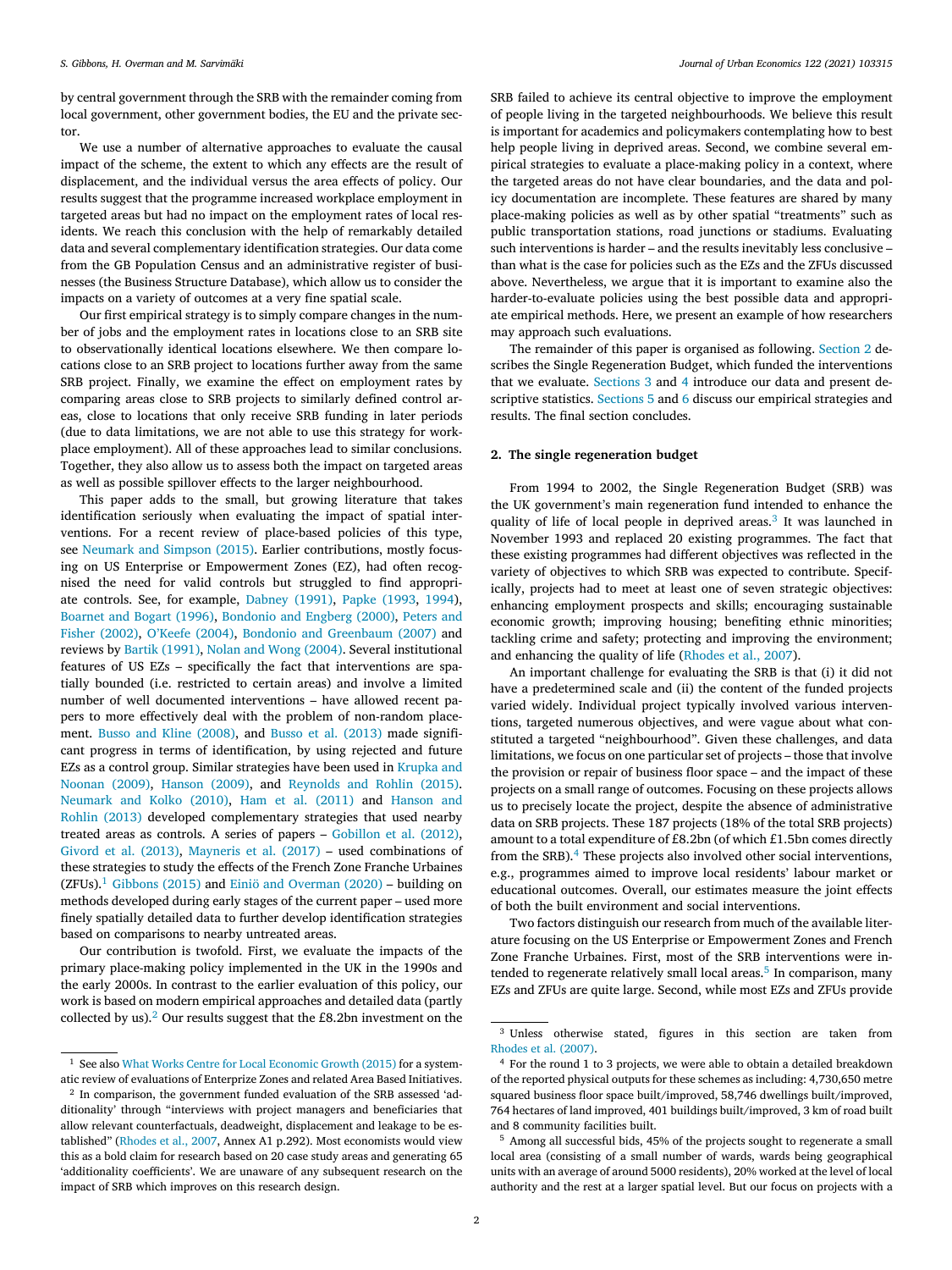<span id="page-2-0"></span>direct financial support to businesses, SRB expenditure involved only indirect support to businesses via improvements to the built environment or through benefits arising from the associated social interventions. The effectiveness of built environment interventions, in particular, has been questioned by the UK government in its review of regeneration funding [\(Communities](#page-9-0) and Local Government, 2009) and our findings provide estimates to help inform that debate.

The SRB funding was allocated in six rounds. The first round of bidding opened in April 1994 with results announced in December 1994 and the funding starting in March 1995. The sixth and final round was announced in January 2000. During the six rounds between 1994 and 2000, the SRB distributed £5.7 billion to 1028 projects. However, it has been estimated that the total expenditure for SRB related projects was £26 billion [\(Rhodes](#page-10-0) et al., 2007 Executive Summary p.ii), with additional funding coming from Local Authorities, Training and Enterprise Councils (Learning and Skills Councils), the voluntary and private sectors and the European Union.

SRB funds were allocated on a competitive basis. Bids were invited from partnerships which could comprise Local Authorities, Training and Enterprise Councils, private companies, Chambers of Commerce, educational institutions and voluntary organisations (John and [Ward,](#page-10-0) 2005). Hall [\(2000,](#page-10-0) p. 4) describes the process as follows: "Each GOR [Government Office of the Region] was issued with an indicative SRB Challenge Fund allocation. Its task was to compile a package of bids to be recommended to central government. Local partnerships were to submit outline bids which would be formally 'encouraged' or 'discouraged' by the GOR. They would then decide, on the basis of this guidance, whether the probability of success merited the submission of a (perhaps amended) formal bid. The GOR would then select which bids would be recommended to central government for funding."

Unfortunately, relatively little information is available on how GORs and Ministers assessed bids. GORs acted in line with recommendations from central [government.](#page-10-0) Bidding Guidance (e.g. Department of Environment, 1994) did contain assessment criteria, but these mainly concerned the ability to deliver final outputs and to attract matched funding from sources other than the SRB. It is unclear that these criteria could be used to differentiate between bids that had made it through the GOR screening of bids. What we do know is that even once bids made it through GOR screening, rejection rates were reasonably high. For example, Ward [\(1997,](#page-10-0) citing Hall, [1996\)](#page-10-0) reports that only 201 out of 469 final bids were funded in round 1, while 172 out of 329 bids were funded in round 2.

The available guidance and documentation do not resolve all uncertainties about the selection process. However, it appears that, despite the strategic objectives of SRB, the underlying economic performance of the area played a relatively minor role in the selection process once a bid was submitted. John et al. [\(2004\)](#page-10-0) use data on all submitted bids<sup>6</sup> to examine the likelihood that a bid was successful as a function of the 'packaging' of the bid (e.g. whether it included a map), the political characteristics of the location (e.g. whether it was in the constituency of a government minister) and measures of deprivation of the location. They report that "time and money spent on the preparation of bids, rather than the content in terms of the government's objectives, helps determine success – the triumph of packaging over [substance." \(John](#page-10-0) et al., 2004, p. 425) Political manipulation also appears to have played a minor role in decisions.

In short, we know that SRB projects target areas that were deprived (roughly a third of the funding was targeted at the 20 most deprived Local Authority districts and 80% at the 99 most deprived). But given the complex decision-making process, and the evidence in John et al.

that success had relatively little to do with the local economic or political situation, we think it is reasonable to assume that the timing of treatment is independent of area characteristics. This assumption, which we test by comparing observable characteristics of different areas, underpins our strategy of using future SRB intervention areas as suitable controls, as discussed further below.

## **3. Data**

The SRB dataset that we use is constructed from a variety of sources. First, using project summary documents from the government department in charge of regeneration (Communities and Local Government, or CLG), we identified 187 schemes which included building or improving commercial floor space. In the second stage, we located these 187 schemes using the project summary information provided by CLG and the Regional Development Agencies (which took over responsibility for SRB when they were established in 1999). We also consulted postscheme evaluations provided by Local Authorities and RDAs and used websites of specific schemes where available. The process involved an extensive search for documents held by a variety of organisations and several Freedom of Information requests. Where we succeeded in finding the evaluation document for a particular scheme, we took from it the specific locations (longitude and latitude) which had been the target of physical improvement works. In this manner, we successfully located, to varying degrees of accuracy, 165 schemes which included business floor space improvements. For the remaining 22 projects, we were not able to find sufficiently accurate information of their location.

We have data on a number of outcomes. Data on employment of those living in the neighbourhood and demographic characteristics comes from the 1991 and 2001 Censuses. Workplace employment in the neighbourhood is taken from the Business Structure Database (BSD) which provides an annual snapshot of the Inter-Departmental Business Register (IDBR). This dataset contains information on 2.1 million establishments, accounting for approximately 99% of economic activity in the UK and includes each business' name, postcode and total employment.

Our control variables include resident characteristics<sup>7</sup> and population density (from Census 91) and share of land area that is urban. We have also used these data sources to construct control variables measuring the characteristics of the larger neighbourhood in which our unit of observation are located. For each unit of observation (based on 'enumeration districts' – see below), we calculate averages of census variables in the nearby enumeration districts using three distance bands (within 0.5 km, 0.5–1 km and 1–5 km of the unit of observation).

As discussed above, our aim is to study the impact of SRB projects at a disaggregated spatial scale. Unfortunately, while all our data sources report data at very fine spatial scales, the reporting units differ between sources. To construct data for a consistent set of spatial units, we use the 1991 census enumeration district (ED) as our unit of observation. These EDs were designed to facilitate data census collection and attempted to equalise enumerators' workload.<sup>8</sup> The number of residents in EDs range between 24 and 1797 with an average of 433 inhabitants. In comparison, the US census tracts typically have between 2500 and 8000 residents (Census [Bureau,](#page-9-0) 1994).

The BSD and OS Strategi data are available at a very fine spatial level and can easily be aggregated to ED-level.<sup>9</sup> The 2001 census data

significant built environment component means that a much higher percentage of our projects will have targeted small local areas.

<sup>6</sup> Sadly, in private correspondence, the authors of this paper confirmed that this data is no longer available.

<sup>7</sup> Shares of residents in different labour market status, age group, education, industry, non-white, foreign born, lone parent, living in owner occupied housing, living in social housing, crowded housing and means of transport.

<sup>8</sup> The design of the 1991 EDs included such factors as density of housing; the number of sub-divided properties (bedsits); flats in which individual front doors are protected by entry-phone systems; and residents who may not have English as their first language. Furthermore, EDs were designed not to straddle major roads, rivers, railway lines or extensive areas of open space. [\(Martin,](#page-10-0) 2001)

<sup>&</sup>lt;sup>9</sup> BSD is available at postcode level. OS Strategi is a geometrically structured 1:250 000 scale vector database that defines the real world geographic enti-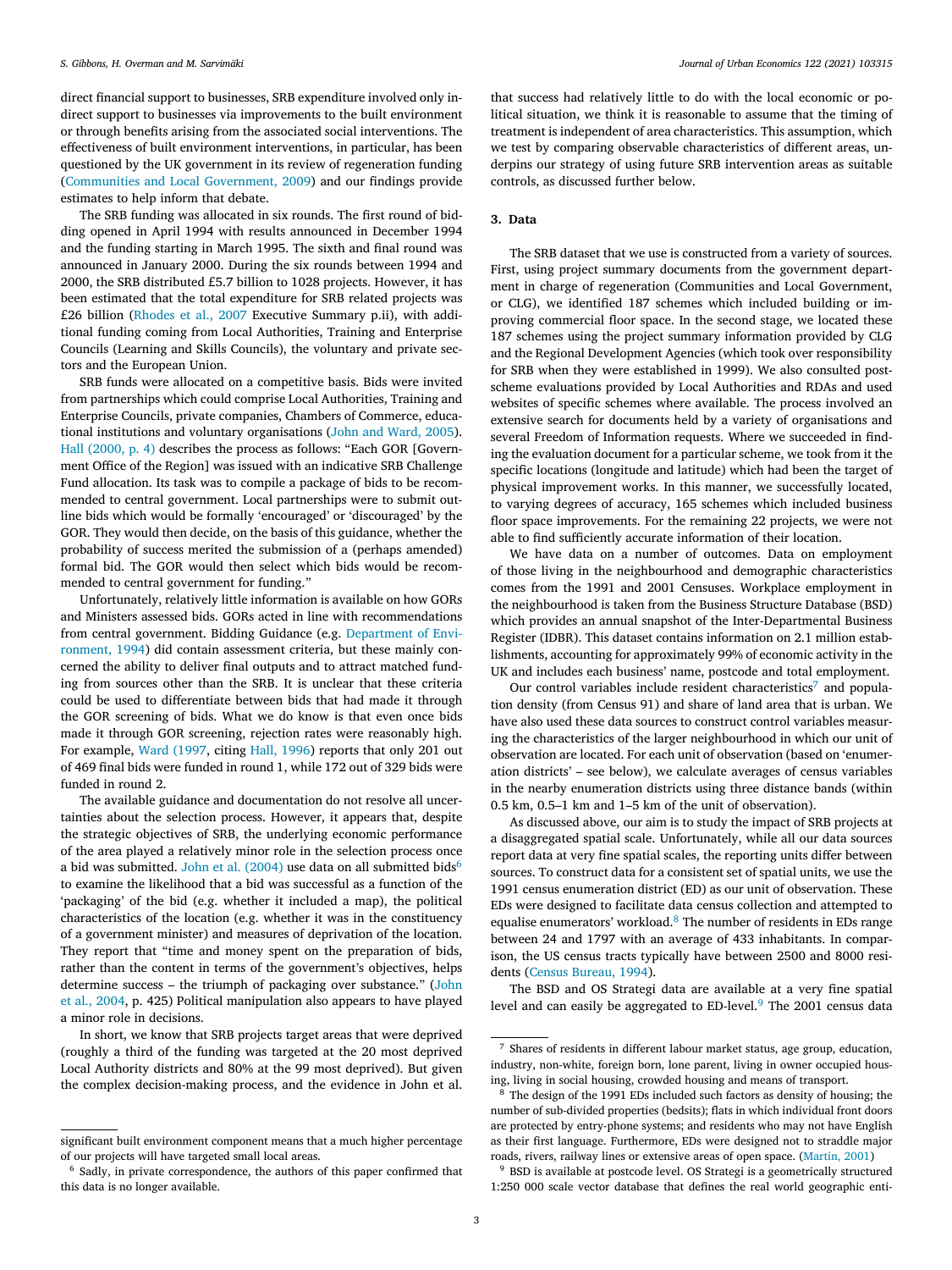<span id="page-3-0"></span>Descriptive statistics (sample means by distance to a SRB site).

|                                               | Distance from the nearest SRB site |         |         |         |         |        |
|-----------------------------------------------|------------------------------------|---------|---------|---------|---------|--------|
|                                               | $<$ 1 $km$                         | $1-2km$ | $2-3km$ | $3-4km$ | $4-5km$ | RoE    |
| A: Workplace employment                       |                                    |         |         |         |         |        |
| 1997                                          | 448                                | 255     | 182     | 156     | 161     | 184    |
| 2009                                          | 470                                | 272     | 201     | 172     | 185     | 210    |
| Change 1997 to 2009                           | 26                                 | 21      | 22      | 17      | 26      | 27     |
| B: Number of residents                        |                                    |         |         |         |         |        |
| 1991                                          | 439                                | 454     | 452     | 454     | 471     | 446    |
| 2001                                          | 474                                | 478     | 474     | 475     | 495     | 475    |
| C: Employment rate of residents               |                                    |         |         |         |         |        |
| 1991                                          | 0.50                               | 0.52    | 0.53    | 0.54    | 0.55    | 0.56   |
| 2001                                          | 0.54                               | 0.57    | 0.58    | 0.59    | 0.60    | 0.63   |
| Change 1991 to 2001                           | 0.04                               | 0.05    | 0.05    | 0.05    | 0.05    | 0.06   |
| D: Other resident characteristics in 1991     |                                    |         |         |         |         |        |
| Has a higher degree                           | 0.01                               | 0.01    | 0.01    | 0.01    | 0.01    | 0.01   |
| Has a degree                                  | 0.05                               | 0.07    | 0.07    | 0.08    | 0.07    | 0.07   |
| Has diploma                                   | 0.04                               | 0.05    | 0.05    | 0.06    | 0.06    | 0.07   |
| Lone parent                                   | 0.02                               | 0.02    | 0.02    | 0.02    | 0.01    | 0.01   |
| Non-white                                     | 0.13                               | 0.12    | 0.12    | 0.09    | 0.06    | 0.03   |
| Foreign born (Commonwealth)                   | 0.06                               | 0.06    | 0.06    | 0.05    | 0.04    | 0.02   |
| Foreign born (RoW)                            | 0.05                               | 0.06    | 0.07    | 0.06    | 0.04    | 0.03   |
| Lives in owner occupied housing               | 0.55                               | 0.59    | 0.61    | 0.64    | 0.71    | 0.72   |
| Lives in social housing                       | 0.33                               | 0.29    | 0.28    | 0.26    | 0.20    | 0.18   |
| Does not have a car                           | 0.48                               | 0.43    | 0.41    | 0.38    | 0.32    | 0.25   |
| Moved from outside of the ward within x years | 0.09                               | 0.08    | 0.08    | 0.08    | 0.07    | 0.08   |
| Population density (per $km^2$ )              | 7079                               | 7423    | 7490    | 6616    | 4867    | 3253   |
| E: Characteristics of the Location            |                                    |         |         |         |         |        |
| in London                                     | 0.23                               | 0.31    | 0.36    | 0.33    | 0.24    | 0.04   |
| Urban                                         | 0.96                               | 0.96    | 0.94    | 0.91    | 0.85    | 0.63   |
| Number of EDs                                 | 8267                               | 9890    | 9944    | 7931    | 5427    | 61,637 |

Source: Authors own calculations using BSD, Census 91 Ordnance Survey Strategi land use database. Statistics are presented for 1km' bands' of EDs located within 5 km of the project location and for the rest of England (RoE).

is reported at Output Area (OA) level. The OAs are smaller than EDs – with the average population of 297 – but their borders are typically not contained within ED borders. We convert the 2001 census data into EDs using weighting based on the overlapping area of the two geographies.<sup>10</sup>

## **4. Descriptive statistics**

We have information on project location and the SRB round in which the project is funded. As we discuss in detail below, we base our identification strategy on either project location or timing (or both). With this in mind, we present descriptive statistics disaggregating by distance to the project and timing of the project in Tables 1 and [2,](#page-4-0) respectively.

Table 1 present descriptive statistics for: (a) workplace employment; (b) number of residents; (c) the employment rate of residents; (d) other characteristics of residents in 1991; and (e) location characteristics. These descriptive statistics are presented for 1km' bands' of EDs located within 5 km of the project location and for the rest of England (RoE). From the table, a clear pattern emerges where EDs close to SRB sites are home to people who are disadvantaged in comparison to the rest of England, in pretty much all dimensions recorded in the census. In particular, in 1991 before the start of the SRB, those living close to what

will become SRB sites tend to have lower employment rates than those living further away.

[Table](#page-4-0) 2 presents averages for the same set of variables for EDs with 1 km of SRB projects, broken down by the rounds in which the project was funded. It shows some variation across rounds – particularly in terms of workplace employment in the EDs within 1 km of SRB sites – although no systematic pattern emerges. Consistent with this, the number of residents, the employment rate of residents and other demographic characteristics are broadly constant across rounds.<sup>11</sup> Given our discussion in [Section](#page-2-0) 3 about the process for decision making, we view these variations as a random outcome rather than systematic and assume that interventions in later rounds are not targeted at areas that are systematically any different from areas targeted in earlier rounds.

The differences and similarities documented in Tables 1 and [2](#page-4-0) motivate the identification strategies discussed in the following two sections. The key challenge in evaluating the impact of any policy intervention is the construction of a plausible control group that allows us to assess what would have happened in the absence of intervention. The way in which we achieve this varies by the outcome of interest and is conditioned by the time-span of data available (1991 and 2001 for employment rate data; annually from 1997 to 2009 for employment) and the relationship of this to the timing of the different SRB rounds.

## **5. Effect on workplace employment**

We start with the effect on workplace employment. All schemes we consider were designed to increase local employment by increasing the amount, or improving the quality of commercial space in the treated

ties (objects) as point and line features. Each feature consists of geometric and attribute data. Coordinate resolution is 1 metre.

<sup>&</sup>lt;sup>10</sup> For example, consider an OA that has a population of 100, and shares 90% of its area with ED 1 and 10% of its area with ED 2. In this case, we attribute 90 inhabitants to ED 1 and 10 inhabitants to ED 2. We repeat this procedure for each OA and aggregate the resulting data to ED level. That is, each ED may 'receive' inhabitants from multiple OAs, which we then sum together to construct our final dataset. We use similar approach to approximate, say, the number of employed residents and calculate the ED level employment rate by dividing the approximated number of employed residents by the approximated working-age population.

 $^{11}\,$  The most notable difference is that the raw workplace employment growth is clearly smaller in round 5 than in the other rounds (4 and 6) that received SRB funding between 1997 and 2009. This difference is likely to reflect the smaller share of projects located in London in round 5.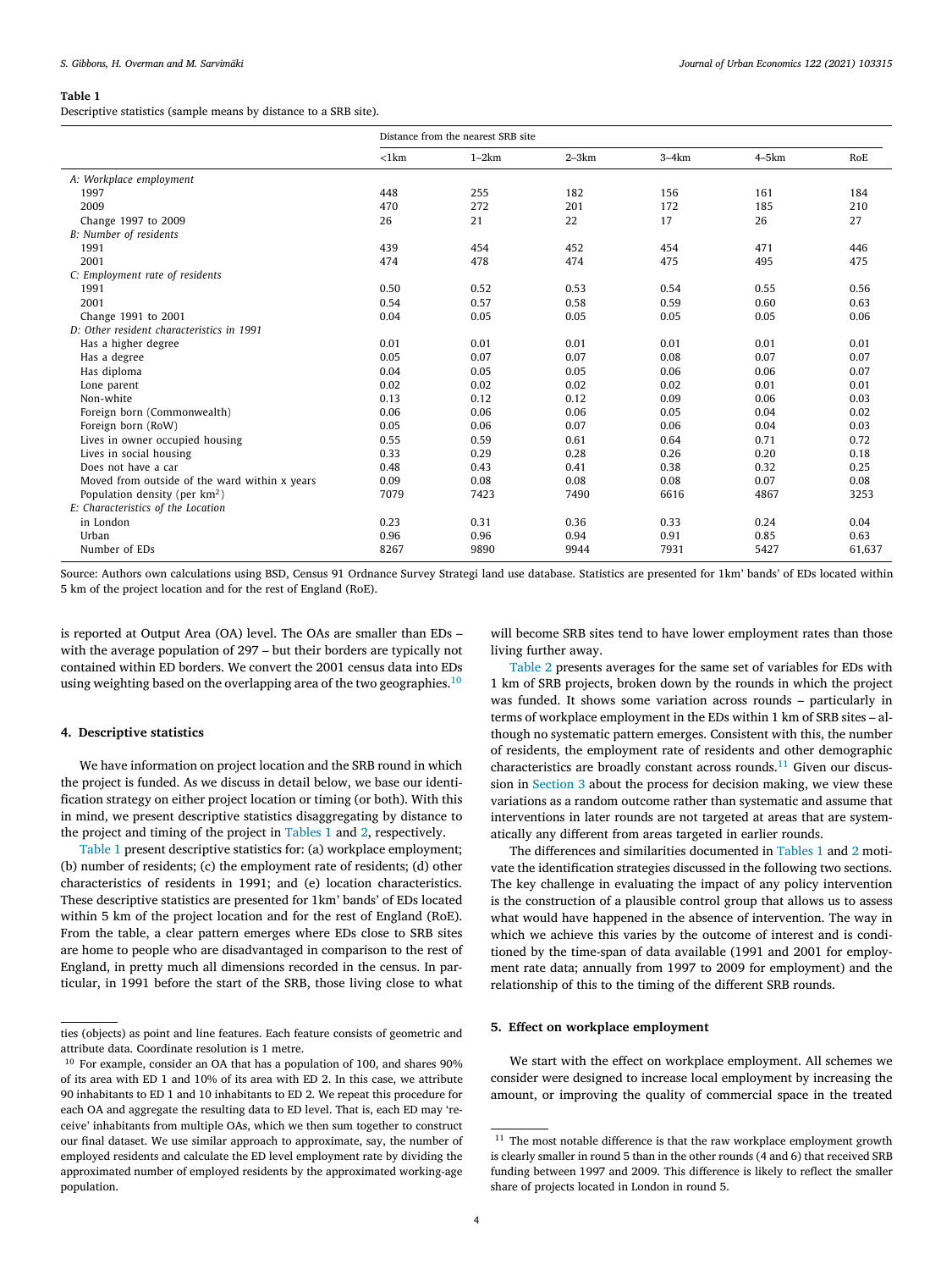<span id="page-4-0"></span>Descriptive statistics (sample means within 1 km of an SRB site, by round).

|                                           | Locations within 1 km of SRB site in round |        |      |      |      |      |
|-------------------------------------------|--------------------------------------------|--------|------|------|------|------|
|                                           | $\mathbf{1}$                               | $\,2$  | 3    | 4    | 5    | 6    |
| A: Workplace employment                   |                                            |        |      |      |      |      |
| 1997                                      | 459                                        | 755    | 514  | 323  | 305  | 548  |
| 2009                                      | 497                                        | 741    | 509  | 397  | 324  | 605  |
| Change 1997 to 2009                       | 44                                         | $-12$  | 4    | 77   | 21   | 66   |
| B: Number of residents                    |                                            |        |      |      |      |      |
| 1991                                      | 437                                        | 364    | 428  | 469  | 468  | 425  |
| 2001                                      | 481                                        | 446    | 463  | 489  | 489  | 462  |
| C: Employment rate of residents           |                                            |        |      |      |      |      |
| 1991                                      | 0.51                                       | 0.53   | 0.49 | 0.48 | 0.49 | 0.49 |
| 2001                                      | 0.57                                       | 0.56   | 0.54 | 0.52 | 0.53 | 0.54 |
| Change 1991 to 2001                       | 0.06                                       | 0.03   | 0.05 | 0.04 | 0.04 | 0.05 |
| D: Other resident characteristics in 1991 |                                            |        |      |      |      |      |
| Has a higher degree                       | 0.01                                       | 0.02   | 0.01 | 0.00 | 0.00 | 0.01 |
| Has a degree                              | 0.07                                       | 0.1    | 0.06 | 0.04 | 0.03 | 0.05 |
| Has diploma                               | 0.05                                       | 0.05   | 0.05 | 0.04 | 0.04 | 0.04 |
| Lone parent                               | 0.02                                       | 0.02   | 0.03 | 0.02 | 0.02 | 0.02 |
| Non-white                                 | 0.12                                       | 0.14   | 0.14 | 0.16 | 0.12 | 0.1  |
| Foreign born (Commonwealth)               | 0.07                                       | 0.07   | 0.07 | 0.08 | 0.06 | 0.05 |
| Foreign born (RoW)                        | 0.06                                       | 0.13   | 0.05 | 0.03 | 0.03 | 0.05 |
| Lives in owner occupied housing           | 0.56                                       | 0.44   | 0.53 | 0.55 | 0.59 | 0.55 |
| Lives in social housing                   | 0.32                                       | 0.36   | 0.35 | 0.35 | 0.31 | 0.32 |
| Does not have a car                       | 0.45                                       | 0.5    | 0.48 | 0.48 | 0.47 | 0.49 |
| Moved from outside of ward within x years | 0.10                                       | 0.12   | 0.09 | 0.07 | 0.08 | 0.09 |
| Population density                        | 6361                                       | 10,023 | 6848 | 6625 | 6153 | 6876 |
| E: Characteristics of the Location        |                                            |        |      |      |      |      |
| in London                                 | 0.38                                       | 0.54   | 0.28 | 0.15 | 0.06 | 0.17 |
| Urban                                     | 0.98                                       | 0.97   | 0.98 | 0.93 | 0.95 | 0.95 |
| Number of EDs                             | 982                                        | 1054   | 1827 | 1693 | 1384 | 2092 |
| Number of SRB projects                    | 27                                         | 22     | 36   | 23   | 25   | 33   |

Source: Authors own calculations using BSD, Census 91 Ordnance Survey Strategi land use database.

area (and it was this development that we used to geo-locate the SRB project). That is, they provided a subsidy to a factor of production (built space) on the assumption that it was complementary to labour and so would increase employment, and that physical redevelopment would lead to additional employment gains by attracting more capital to the surrounding area. Thus, a logical first step is to examine whether the additional commercial space led to more jobs being located in the targeted neighbourhoods. We have workplace employment data for 1997–2009. Areas close to SRB projects in rounds 1 to 3 (1995/6 to 1997/8) have already begun to receive treatment by 1997, so we have no pre-treatment employment data for rounds 1 to 3, given the timing of the rounds. Thus we have to focus attention on rounds 4 to 6 in order to consider changes over time.

## *5.1. Baseline estimates*

Our aim is to estimate whether the change in workplace employment  $(\Delta v_i)$  in enumeration district *i* between 1997 and time *t* is affected by SRB policy 'treatment'. We start with regressions that define an enumeration district ED) to be "treated" if it is within a given distance of a round 4 to 6 SRB project (launched in 1998–2000). More precisely, we define treatment using indicator variables  $D_i^K$  that take the value one if there is a round 4 to 6 SRB site within distance *K* of enumeration district *i,* and zero otherwise. Using these distance bands, we estimate regressions:

$$
\Delta y_{it} = \mu + \beta^K D_i^K + x_{i0}' \gamma + \varepsilon_{it}
$$
\n<sup>(1)</sup>

where  $\Delta y_{it}$  and  $D_i^K$  are as defined above,  $x_{i0}$  are observable factors specific to ED *i* in the pre-policy period that may affect changes in employment over time, and  $\varepsilon_{it}$  is an error term capturing the impact of unobservable factors that vary over time and place. Since the spatial scale of the potential treatment effect is not known *a priori*, we report estimates using different distance bands to define whether an ED is 'close' to an  ${\rm SRB}$  site.  $^{12}$  We start by considering the longest possible time difference (to 2009) but then use shorter time windows to see whether the effects differ across time. In our preferred specifications, the vector  $x_{i0}$  also controls for nearest SRB site-specific constants (SRB site fixed effects). The estimation sample is restricted to the subset of observations for which the dependent and observable variables are available in 1997 and in all years 2003 to 2009.<sup>13</sup>

As usual, the identification challenge arises because unobservable factors that affect employment may be correlated with SRB treatment, not least because policy deliberately targeted SRB sites to economically disadvantaged areas. The fact that we examine changes in employment helps deal with time-invariant unobservable factors that may affect both the level of employment and treatment. Consistent estimation of the treatment effects thus requires that ED-specific unobservables which affect *changes* in employment over time  $(\varepsilon_{it})$  are independent of SRB treatment status (i.e. a 'parallel trends' assumption), at least conditional on the set of included control variables (a 'Conditional Independence Assumption' or CIA).

[Table](#page-5-0) 3 presents the coefficients and standard errors when estimating Eq. (1) for long differences from 1997 to 2009. The standard errors are clustered by nearest SRB site across all rounds. The first row reports results when including no additional control variables. The point estimate suggests that EDs close to SRB sites added 17 jobs per ED more than EDs elsewhere in England. Note, however, that the estimate is not statistically significant.

We next add nearest SRB fixed effects to control for time-invariant unobservables that are common to neighbouring EDs (second row). Con-

<sup>&</sup>lt;sup>12</sup> This feature sets SRB apart from programs such as US Enterprise/Empowerment Zones, in which the interventions are targeted at improving outcomes for discretely bounded areas. In contrast, SRB interventions were designed to benefit loosely defined areas 'close to the scheme'.

<sup>&</sup>lt;sup>13</sup> This sample restriction facilitates comparisons across specifications and time periods.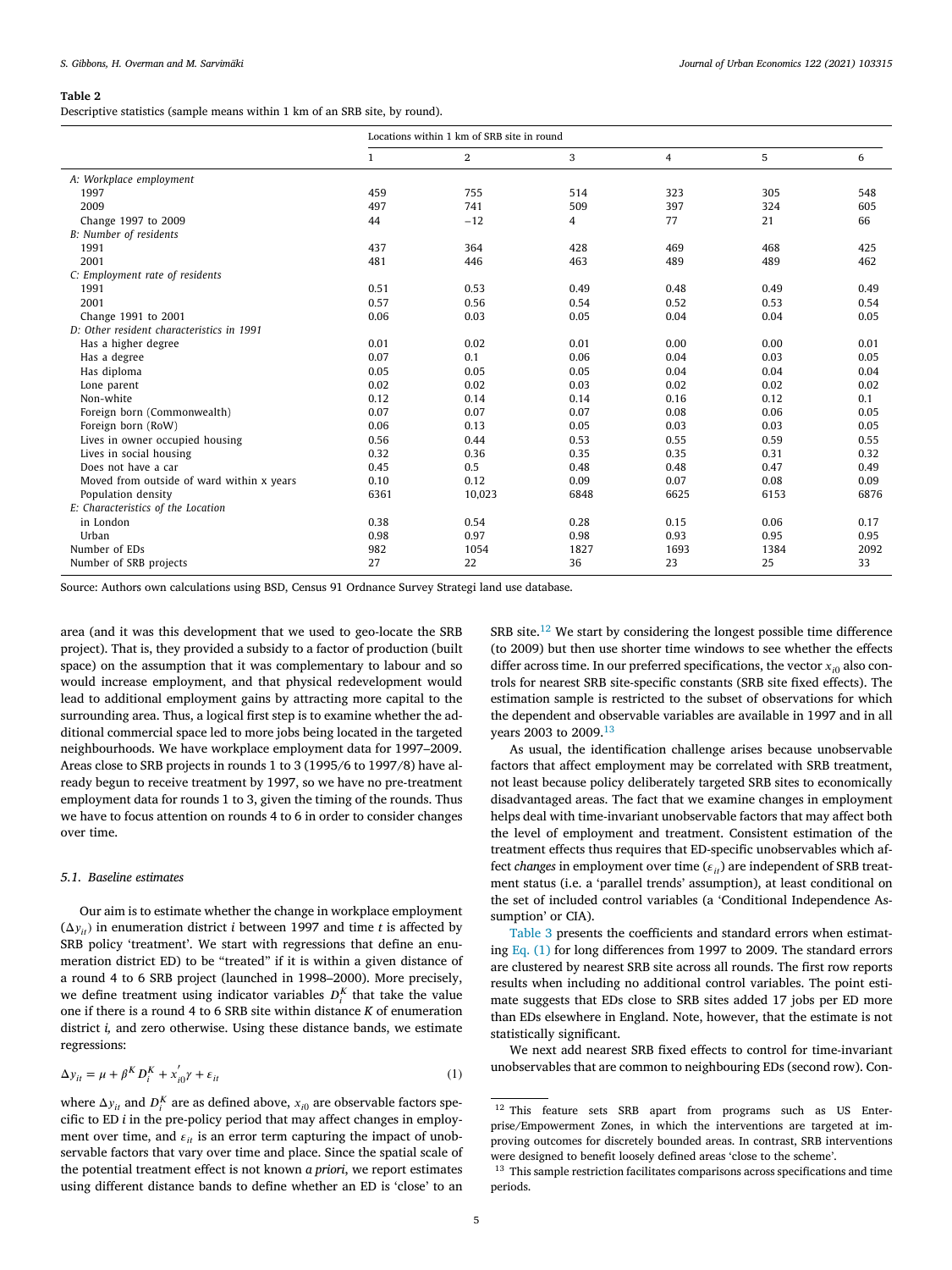<span id="page-5-0"></span>Effect of treatment rounds 4 to 6 on change in workplace employment 1997 to 2009.

|                                           | Bandwidth        |            |            |            |            |
|-------------------------------------------|------------------|------------|------------|------------|------------|
|                                           | $\langle$ 1 $km$ | $<$ 2 $km$ | $<$ 3 $km$ | $<$ 4 $km$ | $<$ 5 $km$ |
| Baseline                                  | 17.50            | 9.223      | 5.592      | 0.511      | 0.353      |
|                                           | (12.76)          | (7.834)    | (7.873)    | (4.645)    | (3.900)    |
| Controlling for nearest SRB fixed-effects | $22.17*$         | 12.23      | 7.671      | 0.185      | 0.554      |
|                                           | (12.34)          | (8.441)    | (10.27)    | (5.034)    | (3.634)    |
| and 1991 residental characteristics       | $27.21**$        | $17.89**$  | 14.25      | 7.160      | 7.869**    |
| (aEDED level)                             | (12.30)          | (8.207)    | (10.27)    | (5.157)    | (3.955)    |
| and 1991 residental characteristics       | $27.16**$        | 14.50*     | 8.567      | $-0.847$   | $-2.614$   |
| (at neighborhood level)                   | (12.45)          | (7.802)    | (9.180)    | (4.814)    | (4.013)    |
| Number EDs                                | 96.473           | 96,473     | 96.473     | 96.473     | 96.473     |
| Adj-R squared                             | 0.01             | 0.01       | 0.01       | 0.01       | 0.01       |
| Number SRB site f.e.                      | 103              | 111        | 121        | 132        | 138        |

*Note*: \*\*\*, \*\*, \* indicate significance at 1%, 5% and 10% respectively. Dependent variable is change in workplace employment 1997 to 2009. First row reports results from OLS regression for coefficient on dummy variable taking value 1 if the ED is within km of an SRB site and zero otherwise. Each column presents results as *k* increases from 1 to 5 km. Rows 2 to 4 in each panel add additional controls as described in the text. Standard errors (in parentheses) clustered by nearest SRB. Adjusted R-squared is for final specification (including 1991 residential characteristics).

trolling for geographical location in this way leads to a point estimate of 22 jobs per ED, and makes the association between employment growth and proximity to an SRB site statistically significant at 10% level. Adding a full set of residential characteristics of the ED in 1991 (third row) further increases the point estimate to 27 jobs per ED and makes the estimates significant at 5% level. Finally, the estimates are not affected by controlling for residential characteristics of neighbouring EDs in 1991 (fourth row).<sup>14</sup>

The estimates reported in the bottom two rows of Table 3 suggest that areas within 1 km of SRB sites experienced faster employment growth than comparable locations elsewhere in England. In the remaining columns, we report estimates using wider distance bands. The estimates become gradually smaller as we loosen the definition of being "close" to an SRB site. This pattern of results suggests that employment growth mainly occurs within 1 km of where the subsidised business floor space was built: As we move from *<*1 km to *<*2 km the number of EDs roughly doubles, and the effect halves consistent with positive employment effects at *<*1 km now being averaged across more EDs.

Two limitations need to be taken into account when interpreting the estimates reported in Table 3. First, the SRB was targeted towards declining neighbourhoods. While we are able to condition on the ED fixedeffects and a rich set of background characteristics – and the allocation process appeared to contain random elements as discussed in [Section](#page-1-0) 2 above – it is possible that the policymakers had information on the expected decline of a neighbourhood that is not available for us. If such information were used to target declining areas, our estimates would be biased downwards. This conjecture is supported by the fact that the estimates become larger as we condition on observable characteristics. Thus, if we could also condition on the relevant unobservable characteristics, the estimates would likely become even larger than those reported in Table 3. In the appendix, we use the formalisation of this idea by [Altonji](#page-10-0) et al. (2005) and Oster [\(2019\)](#page-10-0) to examine the likely extent of the bias. The Oster bounds for the specifications conditioning on 1991 residential characteristics are about 30 jobs per ED. Importantly, all estimates and bounds suggest that the SRB increased the number of jobs located at or close to the SRB sites.

The second limitation is that increases in jobs in "treated" EDs (*<*1 km) may come at the expense of displacing jobs from locations further away in the larger neighbourhood. Comparison of the estimates across the columns of Table 3 suggests that this may be, at least partly, the case. Given the number of EDs in each of the distance rings (see

| Table 4                                                              |
|----------------------------------------------------------------------|
| Effect of treatment rounds 4 to 6 on change in workplace employment. |

|                      | Bandwidth |            |            |            |          |
|----------------------|-----------|------------|------------|------------|----------|
|                      | < 1 km    | $<$ 2 $km$ | $<$ 3 $km$ | $<$ 4 $km$ | <5km     |
| 1997-2003            | 8.079     | $-4.164$   | $-5.945$   | $-6.812*$  | $-0.514$ |
|                      | (9.693)   | (5.645)    | (4.946)    | (3.668)    | (3.626)  |
| 1997-2004            | 6.620     | 2.332      | 0.621      | $-4.910$   | $-2.697$ |
|                      | (8.383)   | (5.562)    | (7.079)    | (3.263)    | (3.061)  |
| 1997-2005            | 22.10     | 7.554      | 1.936      | $-1.572$   | $-1.769$ |
|                      | (14.18)   | (6.068)    | (7.898)    | (3.266)    | (3.130)  |
| 1997-2006            | 24.79*    | 9.489      | 3.701      | $-0.793$   | $-1.500$ |
|                      | (13.07)   | (6.841)    | (8.650)    | (3.767)    | (3.342)  |
| 1997-2007            | $23.67*$  | 8.247      | 3.177      | $-2.208$   | $-3.138$ |
|                      | (12.18)   | (6.931)    | (8.909)    | (3.945)    | (3.694)  |
| 1997-2008            | $20.94**$ | 9.508      | 1.732      | $-4.943$   | $-5.353$ |
|                      | (10.38)   | (6.396)    | (6.882)    | (4.136)    | (3.797)  |
| 1997-2009            | $27.16**$ | 14.50*     | 8.567      | $-0.847$   | $-2.614$ |
|                      | (12.45)   | (7.802)    | (9.180)    | (4.814)    | (4.013)  |
| Number EDs           | 96,476    | 96,476     | 96,476     | 96,476     | 96.476   |
| Number SRB site f.e. | 103       | 111        | 121        | 132        | 138      |

*Note*: \*\*\*, \*\*, \* indicate significance at 1%, 5% and 10% respectively. Dependent variable is change in the workplace employment for years as indicated in column 1. All rows report results from OLS regression for coefficient on dummy variable taking value 1 if the ED is within km of an SRB site and zero otherwise. Each column presents results as *k* increases from 1 to 5 km. All rows include nearest SRB fixed effects and full set of controls. Standard errors (in parentheses) clustered by nearest SRB. Adjusted R-squared is for final specification (including 1991 residential characteristics).

[Table](#page-3-0) 1), we would expect the coefficient in the *<*2 km, *<*3 km, *<*4 km and *<*5 km bands to be, respectively, around one-half, one-third, onequarter and one-fifth of that in the 0–1 km band if the employment effects are positive within 1 km and zero elsewhere (relative to the *>*5 km control group). This is indeed what we see up to 3 km in Table 3, but not for the final two columns suggesting that some displacement may be occurring from places further than 3 km from the SRB site.

## *5.2. Dynamics*

Table 4 shows the pattern of results over time for specifications including nearest SRB fixed effects, residential characteristics of the ED in 1991 and residential characteristics of neighbouring EDs in 1991. These specifications are comparable to those in the fourth row of Table 3 (indeed, the final row simply replicates the results for 1997 to 2009). The table shows that positive employment effects can be detected around three years after round 6 is completed (i.e. 2005) and they grow some-

 $14$  These findings are robust to using fixed effects based on Local Authority, rather than nearest SRB. Results are also robust to clustering by LA for EDs that are more than 5 km from the nearest SRB.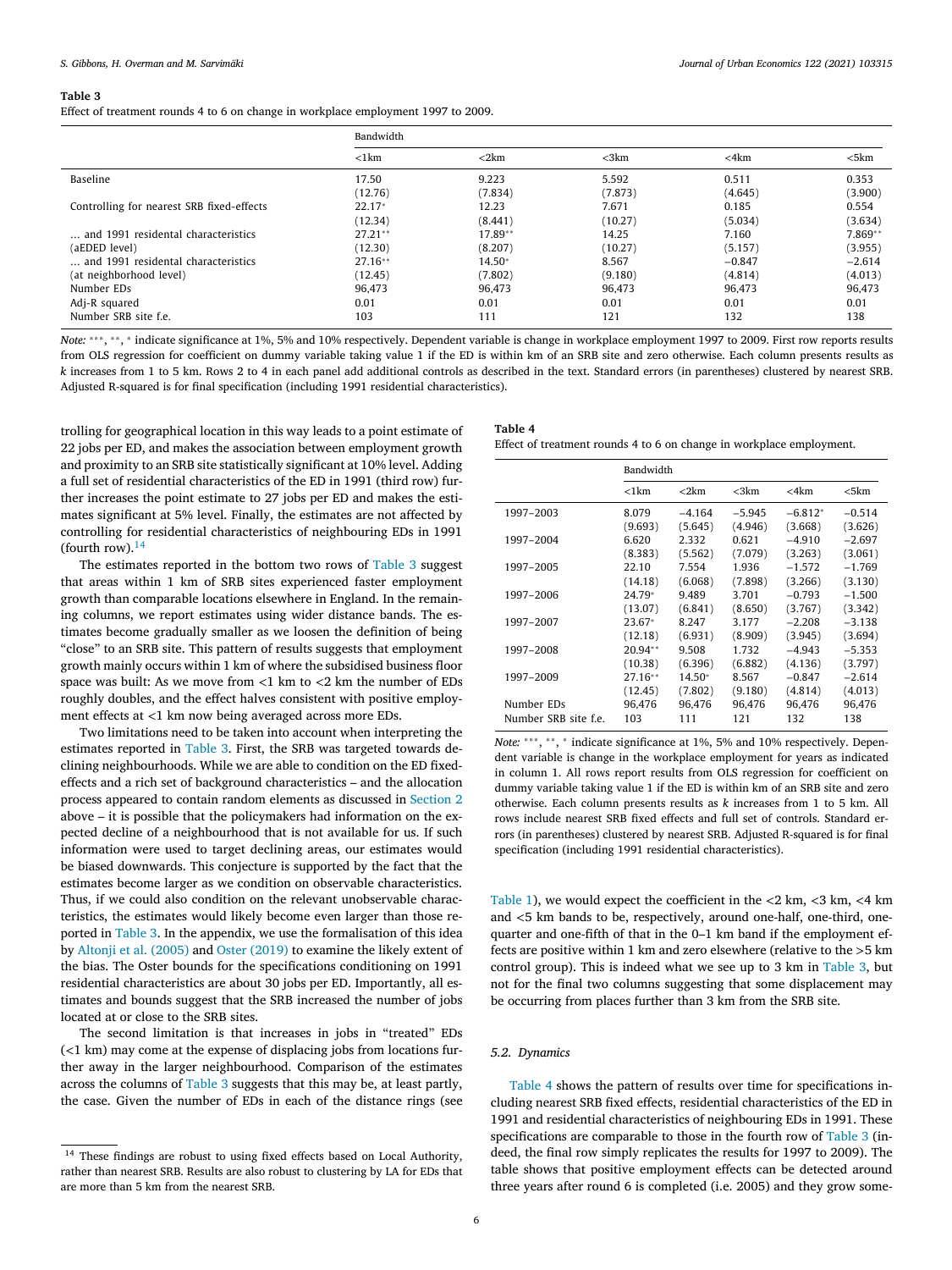<span id="page-6-0"></span>what over time.<sup>15</sup> As in the final row of [Table](#page-5-0) 3, the coefficients are only ever significant in the closest distance bands.

The time profile of estimated employment effects does raise the concern that the results in [Table](#page-5-0) 3 may underestimate the effects of rounds 4 to 6 if EDs close to rounds 1 to 3 appear in the controls. Results in the online appendix suggest that these concerns are largely unwarranted. We can drop any observations that are within *k* km of a round 1 to 3 project (with *k* varying from 1 to 5 km as we move across the columns) or even take the more conservative approach of dropping all observations within 5 km of a round 1 to 3 project. In both cases, we still find a significant positive effect of round 4 to 6 on employment from around 2005 onwards.

### *5.3. Local comparisons*

An alternative approach for examining the impact of the SRB is to exploit the spatial detail in our data and to directly compare EDs close to an SRB scheme to EDs somewhat further away from the same scheme. This approach builds on the insight that the largest workplace employment effects should occur at (or near to) the commercial development that is located at the 'centre' of the scheme.<sup>16</sup> As noted above, the results reported in [Tables](#page-5-0) 3 and [4](#page-5-0) are in line with this assumption.

As in [Gibbons](#page-10-0) (2015) and [Einiö and](#page-10-0) Overman (2020), we implement this idea by using EDs that are within 5 km of a round 4 to 6 SRB site to estimate:

$$
\Delta y_{it} = \mu + \sum_{K} \beta^{K} D_{i}^{k} + x_{i0}^{\prime} \gamma + \varepsilon_{it}
$$
\n<sup>(2)</sup>

where  $\Delta y_{it}$  is defined as above, and  $D_i^k$  are a series of indicator variables taking value one if the ED is within k to k-1 km of an SRB site, zero otherwise, and all other variables are defined as before. We use  $D_i^5$  as the omitted category. Thus, the parameters  $\beta^{K}$  measure the change in employment for EDs located *k* to *k-1 km* from an SRB site in comparison to EDs 4 to 5 km of an SRB site (the omitted category). As before, in our preferred specifications, the vector  $x_{i0}$  controls for nearest SRB site-specific constants (SRB site fixed effects) and we restrict the sample to the subset of observations for which the dependent and observable variables are available in 1997 and in all years 2003 to 2009.<sup>17</sup> The restriction to EDs with 5 km of a round 4 to 6 site helps control for time-varying shocks that are common across all areas close to SRB round 4 to 6 sites.

Estimates of Eq. (2) measure the impact of the SRB on local jobs under the identifying assumption that areas 4–5 km away from an SRB site are not affected by the intervention. This assumption would be violated if the SRB led to a relocation of jobs from the 4–5 km area into or close to the SRB sites. In this case, the control group would be negatively affected and the estimates for  $\beta^{K}$  would be biased upwards. Thus, the resulting estimates can be interpreted as upper bounds for the true effect. On the other hand, the baseline estimates are likely to be, if anything, biased downwards and can thus be interpreted as lower bounds (see above). Thus, these two sets of estimates together provide plausible bounds for the true treatment effect.

Table 5 presents the results from estimating Eq.  $(2)$ .<sup>18</sup> The first column reports results when including no additional control variables. The

#### **Table 5**

Effect of treatment rounds 4 to 6 on change in workplace employment 1997 to 2009, by distance to SRB project for EDs within 5 km of Round 4 to 6 project.

|                                  | (1)      | (2)      | (3)      | (4)       |
|----------------------------------|----------|----------|----------|-----------|
| $0 - 1$ km                       | 15.74    | 19.44    | $23.23*$ | $26.18**$ |
|                                  | (15.73)  | (13.45)  | (12.95)  | (12.98)   |
| $1 - 2 km$                       | 2.709    | 5.799    | 8.017    | 5.915     |
|                                  | (15.19)  | (13.81)  | (13.68)  | (12.15)   |
| $2 - 3 km$                       | 10.12    | 12.07    | 13.37    | 14.18     |
|                                  | (13.98)  | (15.94)  | (15.37)  | (14.05)   |
| $3 - 4 km$                       | $-11.59$ | $-11.80$ | $-8.886$ | $-5.324$  |
|                                  | (8.424)  | (12.47)  | (12.24)  | (10.79)   |
| $4 - 5$ km                       | ٠        |          |          |           |
| Number EDs                       | 25,866   | 25.866   | 25.866   | 25,866    |
| Adj R-squared                    | 0.000    | $-0.000$ | 0.009    | 0.016     |
| Number SRB sites                 | 76       | 76       | 76       | 76        |
| Controlling for                  |          |          |          |           |
| Nearest SRB FE                   | no       | yes      | yes      | yes       |
| 1991 residentialEDED)            | no       | no       | yes      | yes       |
| 1991 residential (neighbourhood) | no       | no       | no       | yes       |
|                                  |          |          |          |           |

*Note:* Reports results from OLS regression for coefficients on distance band dummy variables as defined in the text. Additional controls are as described in the text. Standard errors (in parentheses) clustered by nearest SRB.

estimates show that EDs close to round 4 to 6 SRB sites experienced larger changes in employment than EDs 4–5 km from 4 to 6 SRB sites, although the difference is not statistically significant. The remaining three columns sequentially add fixed effects for the nearest SRB project (column 2), residential characteristics of the ED in 1991 (third row) and residential characteristics of neighbouring EDs in 1991 (fourth row). The resulting pattern is very similar to that reported in [Table](#page-5-0) 3, using the alternative specification of Eq.  $(1)$ : the estimates become larger and statistically significant as we add control variables to the specification.

[Table](#page-7-0) 6 shows the pattern of results over time for specifications including nearest SRB fixed effects, residential characteristics of the ED in 1991 and residential characteristics of neighbouring EDs in 1991. These specifications are comparable to those in the fourth column of Table 5 (again, the final column replicates the results for 1997 to 2009). The table shows that for Eq. (2) positive employment effects can be de-tected earlier than for [Eq.](#page-4-0)  $(1)$  – specifically in the year after round 4 is completed (i.e. 2003) and they again grow somewhat over time.

As with Eq. [\(1\),](#page-4-0) the time profile of estimated employment effects raises the concern that the results in [Table](#page-5-0) 3 may underestimate the effects of rounds 4 to 6 if EDs close to rounds 1 to 3 appear in the controls. To check for this, we drop any ED that is within 5 km of a round 1 to 3 SRB site, as these will have already been treated at least once by 1997. This gives us a set of ED that are within 5 km of a round 4 to 6 SRB project, but more than 5 km from a round 1 to 3. Results reported in the online appendix suggest that, if anything, including these EDs causes us to slightly over-estimate, rather than under-estimate the effects of treatment.

Overall, these results suggest that employment increased at SRB project sites, but there are no statistically significant impacts beyond  $1 \text{ km.}^{19}$  In line with the results reported in [Table](#page-5-0) 3, the coefficients in Table 5 suggest that the positive effects within 1 km of the site do not come at the expense of areas immediately nearby: The signs on the coefficients in the 1–2 and 2–3 km band are positive, although insignificant. If there is displacement, it is from areas more than 3 km away from the SRB site, where the sign turns negative. Clearly, the existence of this kind of displacement implies that treatment by an SRB site is affecting the control EDs, so our estimate is not causal, in the sense of an SRB site adding to overall employment. Even so, SRB generates 'additional-tothe-area' employment close to SRB sites, relative to those further away,

 $15$  Results not reported here show that the statistical significant of findings in early years are more reliant on the introduction of controls - fixed effects at a minimum, but some years need all controls for significance.

<sup>&</sup>lt;sup>16</sup> To be precise this is the centre of the scheme given the way in which we have geo-located projects. It is possible that other SRB activities are not necessarily centred on the commercial development site introducing some measurement error for the employment rate regressions as we discuss further below.

<sup>&</sup>lt;sup>17</sup> This sample restriction facilitates comparisons across specifications and time periods.

 $18$  The standard errors are robust to clustering by ring and SRB site. That is, we have one cluster for EDs within 1 km of SRB round 4 to 6 project A, one cluster for EDs within 2 km of SRB round 4 to 6 project A, …, one cluster for EDs within 1 km of round 4 to 6 SRB project B, etc.

<sup>&</sup>lt;sup>19</sup> Although, formally, we cannot reject equality of the coefficients. For example, a t-test for the equality of the coefficients on kilometre 0-1 km and 1-2 km has a p-value of 0.33.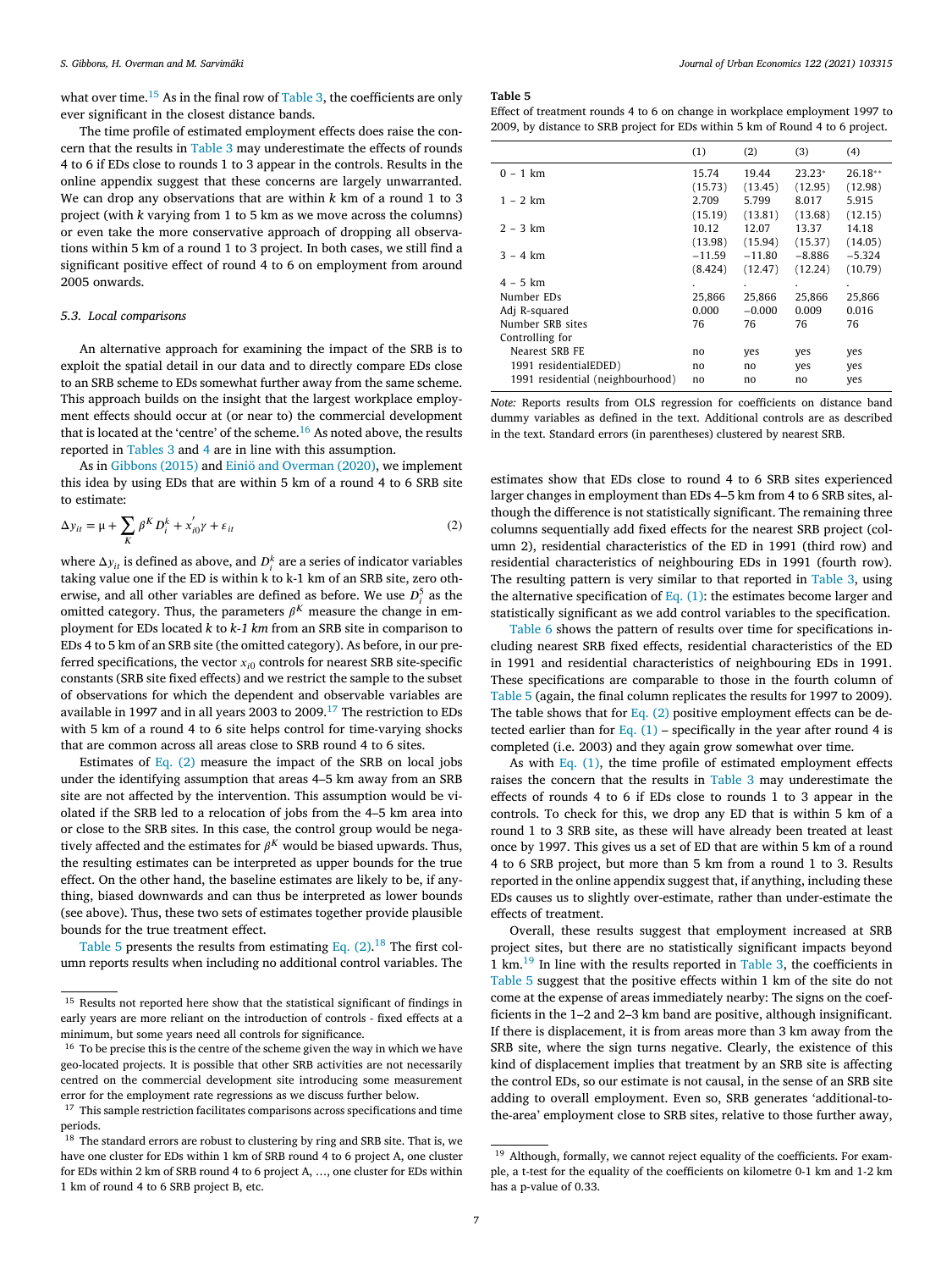|            | $-2003$  | $-2004$  | $-2005$  | $-2006$      | $-2007$   | $-2008$   | $-2009$   |
|------------|----------|----------|----------|--------------|-----------|-----------|-----------|
| $0 - 1$ km | 16.87    | 10.43    | 26.70*   | $28.22**$    | $28.14**$ | $22.99**$ | $26.18**$ |
|            | (11.14)  | (9.343)  | (14.42)  | (13.08)      | (12.10)   | (10.96)   | (12.98)   |
| $1 - 2 km$ | $-6.661$ | 1.584    | 0.723    | 0.561        | $-0.211$  | 8.197     | 5.915     |
|            | (10.09)  | (9.350)  | (10.65)  | (10.71)      | (11.08)   | (10.23)   | (12.15)   |
| $2 - 3 km$ | $-1.094$ | 9.185    | 808.     | 3.554        | 6.543     | 6.497     | 14.18     |
|            | (11.89)  | (12.26)  | (13.74)  | (14.26)      | (14.95)   | (12.14)   | (14.05)   |
| $3 - 4 km$ | $-12.21$ | $-8.972$ | $-2.986$ | $-1.852$     | $-3.285$  | $-4.586$  | $-5.324$  |
|            | (8.976)  | (10.32)  | (10.34)  | (10.56)      | (11.14)   | (9.505)   | (10.79)   |
| $4 - 5$ km |          |          |          | $\mathbf{r}$ | $\cdot$   | $\cdot$   |           |
| Number EDs | 25.866   | 25.866   | 25.866   | 25,866       | 25.866    | 25.866    | 25.866    |

<span id="page-7-0"></span>Effect of treatment rounds 4 to 6 on change in workplace employment by distance to SRB project for all EDs within 5 km of Round 4 to 6 project.

*Note:* Reports results from OLS regression for coefficients on distance band dummy variables as defined in the text. Additional controls are as described in the text. Standard errors (in parentheses) clustered by nearest SRB.

but within 5 km. The question remains as to whether these localised employment increases benefited the policy target group, that is the people living nearby. To answer this question, we now turn to whether the SRB commercial space projects and their associated active labour market measures lead to higher employment rates for local residents.

## **6. Effect on residence-based employment rates**

There are two reasons why we might see an effect on employment rates for residents living close to SRB projects. First, because there are more local jobs as documented in the previous section, employment rates of residents should increase if they take some of those jobs. Second, because we know that SRB projects involve other activities that are specifically aimed at improving employment rates for local residents. If those additional local jobs go to local residents, or if the other support measures are effective, then local employment rates should improve.

## *6.1. Baseline estimates*

As for employment, we start by estimating Eq.  $(1)$ , which allows for an effect on employment rates if an ED is within K kilometres of an active SRB site. We have employment rate data for 1991 and 2001 and so focus only on the treatment effect of projects funded in rounds 1 to  $2.^{20}$  Results when estimating [Eq.](#page-4-0) (1) using the change in employment rates between 1991 and 2001 as the outcome variable are presented in [Table](#page-8-0) 7. Standard errors are clustered by nearest SRB site, as for Eq. [\(1\),](#page-4-0) [Table](#page-5-0) 3.

The structure of the Table is exactly as for [Table](#page-5-0) 3. To reiterate, the first row in each panel presents results when including no additional control variables. Treatment is defined as within K km of SRB project rounds 1 to 2 (with K increasing across columns from  $K = 1$ , within 1 km; to  $K = 5$  within 5 km). In order to provide more informative comparisons, we gradually add nearest SRB project fixed effects (second row), residential characteristics of the ED in 1991 (third row) and residential characteristics of neighbouring EDs in 1991 (fourth row).

The baseline estimates show that residents living close to an SRB site experience slower growth in their employment rates than those living elsewhere. Given that the SRB projects were targeted at declining areas, this comparison is unlikely to measure the causal impact of the programme. However, once we add SRB fixed effects and pre-treatment residential characteristics, we continue to find no significant effect on employment rates.<sup>21</sup> Areas close to SRB sites tended to experience changes in employment rates that were no different to other *comparable* areas.

Similar to our analysis of workplace employment, we carried out an Oster bounds analysis [\(Oster,](#page-10-0) 2019). The Thin the online appendix). As we discuss in [Section](#page-3-0) 5 (and in the appendix), these estimates answer the question: "What would the treatment effect be, if selection on unobservables would be as important as selection on observables?" All of our estimates addressing this question are close to zero and slightly negative. Furthermore, the observable characteristics included in our data explain more than 40% of the variation in the change of local employment rates. Taken together with, [Tables](#page-5-0) 3, [5](#page-6-0) these results thus strongly suggest that while the SRB projects affected local workplace employment, the new jobs seem to have little, if any, effect on local employment rates.

## *6.2. Using later rounds as a control group*

For employment rates, we can achieve more credible identification by following Busso et al. [\(2013\)](#page-9-0) and using projects in later rounds, yet to be funded, as a control group for the projects treated prior to 2001. Specifically, we compare changes over time for EDs that benefit from SRB-interventions in early rounds 1 and 2 to EDs that will benefit from SRB interventions in later rounds. Round 5 provided funding for projects lasting from 1 to 7 years after June 1999, but the overall spend for Round 5 was anticipated to be £1.25 billion with only £75 million of this in 1999 and 2000.<sup>22</sup> Given this timing, we assume that any impacts from the larger Round 5 projects and all Round 6 projects will have post-dated the April 2001 Census, and use EDs exposed to projects in these final rounds as control areas. The idea underlying this approach is that EDs receiving SRB-treatment at a given point in time should be much more comparable to EDs receiving an intervention at some other time, than to EDs that never receive treatment.

We implement this idea by restricting the sample to EDs close to schemes in rounds 1, 2, 5 and 6 and estimating Eq.  $(1)$ , but with treatment  $D_i^K$  redefined to be an indicator variable taking the value one if there is a round 1 to 2 SRB site within distance *K* km of enumeration district *i,* and zero for EDs within K km of a round 5 to 6 project. As before, we allow K to increase across columns from  $K = 1$  (within 1 km) to  $K = 5$  (within 5 km) and restrict the sample to EDs within K km of a round 1 to 2 or 5 to 6 project. For example, when  $K = 1$ , we compare changes in the employment rate of residents living in EDs within 1 km of round 1 to 2 SRB site the change in employment rate of those living

<sup>&</sup>lt;sup>20</sup> We focus on these two rounds in order to make timing of the analysis of workplace and resident based employment as comparable as possible. That is, rounds 4-6 were launched in 1998-2000 and the estimates for workplace employment become statistically significant in 2006 (see [Table](#page-5-0) 4). In comparison, SRB rounds 1-2 were launched in 1994-1995 and hence the 2001 measures employment rates 6-7 later.

<sup>&</sup>lt;sup>21</sup> Results in show that this finding is robust to dropping all ED within 5 km of a round 3 or 4 project (which may have received some treatment by 2001).

<sup>&</sup>lt;sup>22</sup> These figures come from the "SRB Round 5 bidding guidance: a guide for partnerships" available from the National Archives http://webarchive. [nationalarchives.gov.uk/20120919132719/www.communities.gov.uk/](http://webarchive.nationalarchives.gov.uk/20120919132719/www.communities.gov.uk/documents/regeneration/pdf/155889.pdf) documents/regeneration/pdf/155889.pdf (accessed May 2018).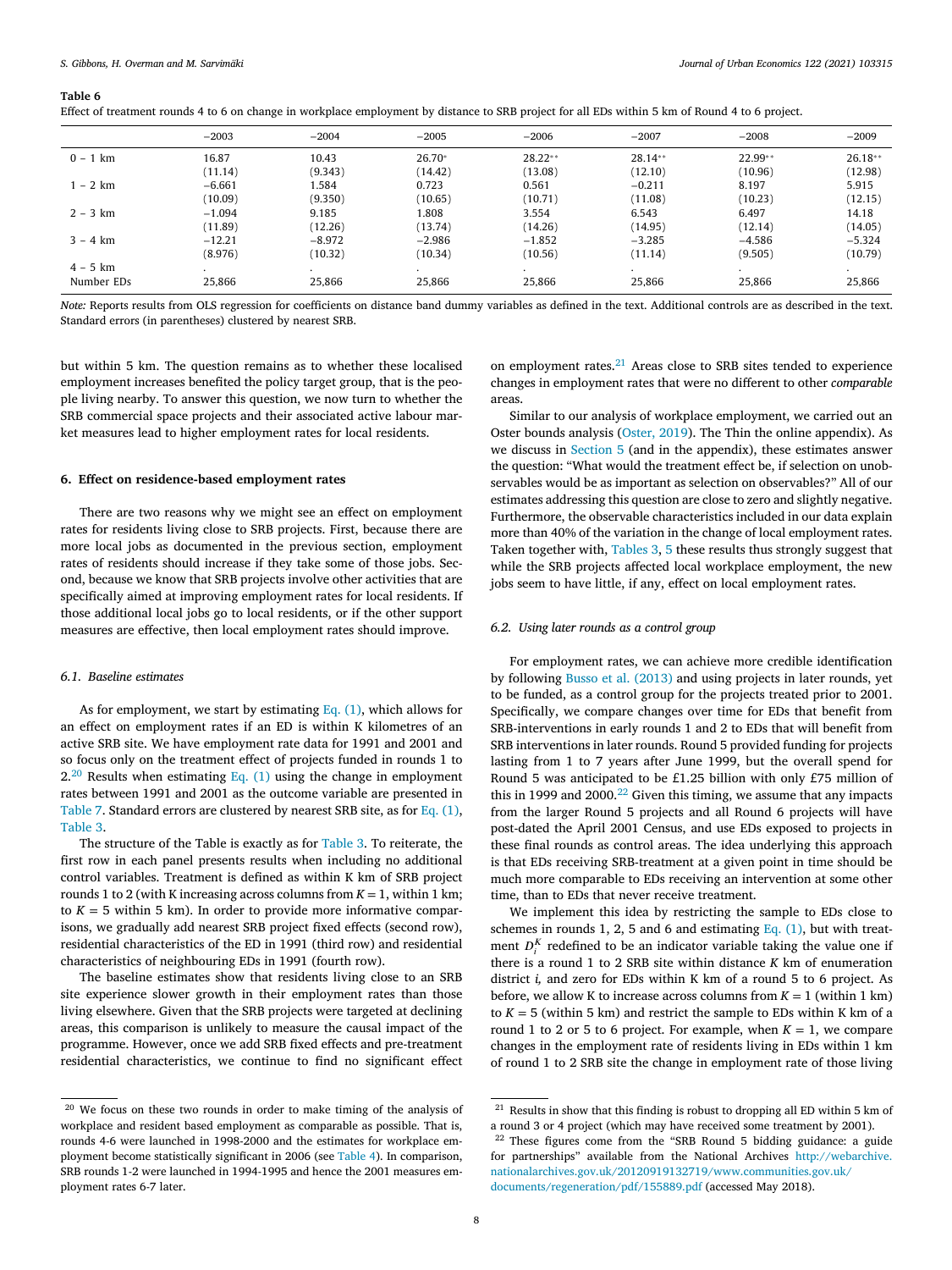<span id="page-8-0"></span>Effect of treatment rounds 1 and 2 on change in employment rate 1991 to 2001.

|                                           |             |              | Bandwidth    |              |              |
|-------------------------------------------|-------------|--------------|--------------|--------------|--------------|
|                                           | $<$ 1 $km$  | $<$ 2 $km$   | $<$ 3 $km$   | $<$ 4 $km$   | $<$ 5 $km$   |
| Baseline                                  | $-0.013**$  | $-0.010***$  | $-0.0077***$ | $-0.0083***$ | $-0.0077***$ |
|                                           | (0.00629)   | (0.00378)    | (0.00294)    | (0.00258)    | (0.00246)    |
| Controlling for nearest SRB fixed-effects | $-0.0137**$ | $-0.0105***$ | $-0.0077***$ | $-0.0083***$ | $-0.0077***$ |
|                                           | (0.00629)   | (0.00378)    | (0.00294)    | (0.00258)    | (0.00246)    |
| and 1991 residental characteristics       | $-0.0104$   | $-0.00730*$  | $-0.00412$   | $-0.00338$   | $-0.00182$   |
| (at ED level)                             | (0.00693)   | (0.00438)    | (0.00369)    | (0.00318)    | (0.00274)    |
| and 1991 residental characteristics       | $-0.00783$  | $-0.00500$   | $-0.00195$   | $-0.00085$   | 0.00112      |
| (at neighborhood level)                   | (0.00607)   | (0.00379)    | (0.00313)    | (0.00298)    | (0.00273)    |
| Number EDs                                | 101.570     | 101.570      | 101.570      | 101.570      | 101.570      |
| Adj-R squared                             |             |              |              |              |              |
| Number SRB sites                          | 63          | 63           | 63           | 63           | 63           |

*Note:* Dependent variable is change in residential employment rate 1991 to 2001. First row reports results from OLS regression for coefficient on dummy variable taking value 1 if the ED is within km of an SRB site and zero otherwise. Each column presents results as *k* increases from 1 to 5 km. Rows 2 to 4 in each panel add additional controls as described in the text. Standard errors (in parentheses) clustered by nearest SRB.

#### **Table 8**

Effect of treatment rounds 1 and 2 on change in employment rate 1991 to 2001, relative to rounds 5 to 6.

|                                           | Bandwidth  |            |            |            |            |
|-------------------------------------------|------------|------------|------------|------------|------------|
|                                           | $<$ 1 $km$ | $<$ 2 $km$ | $<$ 3 $km$ | $<$ 4 $km$ | $<$ 5 $km$ |
| Baseline                                  | $-0.00097$ | 0.0030     | 0.0060     | 0.0038     | 0.0024     |
|                                           | (0.00816)  | (0.0056)   | (0.0047)   | (0.0043)   | (0.0042)   |
| Controlling for nearest SRB fixed-effects | $-0.014$   | $-0.0024$  | 0.0011     | $-0.0022$  | $-0.0059$  |
|                                           | (0.0099)   | (0.0054)   | (0.0047)   | (0.0040)   | (0.0042)   |
| and 1991 residental characteristics       | $-0.0150$  | 0.00296    | 0.00049    | $-0.0031$  | $-0.0027$  |
| (at ED level)                             | (0.0096)   | (0.0059)   | (0.0062)   | (0.0050)   | (0.0039)   |
| and 1991 residental characteristics       | $-0.016**$ | $-0.0016$  | $-0.00089$ | $-0.0030$  | $-0.0017$  |
| (at neighborhood level)                   | (0.0073)   | (0.0063)   | (0.0050)   | (0.0045)   | (0.0034)   |
| Number EDs                                | 5212       | 12.210     | 19.911     | 26.854     | 32.192     |
| Adj-R squared                             | 0.382      | 0.360      | 0.365      | 0.372      | 0.380      |
| Number SRB sites                          | 63         | 63         | 63         | 63         | 63         |

*Note:* Dependent variable is change in residential employment rate 1991 to 2001. First row reports results from OLS regression for coefficient on dummy variable taking value 1 if the ED is within km of an SRB site and zero otherwise. Each column presents results as *k* increases from 1 to 5 km. Rows 2 to 4 in each panel add additional controls as described in the text. Standard errors (in parentheses) clustered by nearest SRB.

within 1 km of round 5 to 6 site. Errors are clustered by nearest SRB site across all rounds.

Table 8 presents results from this comparison of round 1 and 2 treatment with round 5 and 6 controls. The dependent variables are, as before, the change in residence-based employment rates from 1991 to 2001. The first row reports results when including no additional control variables. We progressively add in nearest SRB fixed effects (second row), residential characteristics of the ED in 1991 (third row) and residential characteristics of neighbouring EDs in 1991 (fourth row). Providing that SRB neighbourhoods are defined to be smaller than local labour markets (which seems likely), estimation of Eq. (3) should provide us with a reasonable estimate of the effect on employment rates of the increase in employment identified in [Tables](#page-5-0) 3[–5.](#page-6-0) Once again, we find no significant (positive) effects on employment rates across all specifications and distance bands.<sup>23</sup>

## *6.3. Local comparisons*

For completeness, we end with a similar spatial differencing approach to that we used in [Table](#page-6-0) 5 to examine workplace employment. That is, we once again exploit the spatial detail in our data to compare EDs close to an SRB scheme to EDs somewhat further away from the same scheme. This approach will capture the impact of other interventions – e.g. employment training – provided as part of the SRB projects that were targeted at smaller spatial scales than the 5 km SRB neighbourhoods that we have constructed. We implement it by estimating [Eq.](#page-6-0) (2) for employment rates, with timing changed to reflect the availability of data. Specifically, we now use EDs that are within 5 km of a round 1 to 2 SRB site.

[Table](#page-9-0) 9 presents the results of this approach, estimating [Eq.](#page-6-0) (2) for long differences in employment rates from 1991 to 2001 on this restricted sample. The first column reports results when including no additional control variables. The remaining three columns sequentially add fixed effects for the nearest SRB project (column 2), residential characteristics of the ED in 1991 (third row) and residential characteristics of neighbouring EDs in 1991 (fourth row). As with Tables 7 and 8, we find no (positive) significant effects of SRB on employment rates.

## **7. Implied cost per job**

In order to interpret the magnitude of our estimates, and to compare them to previous studies, we end with rough cost per job calculations. The estimates reported in [Tables](#page-5-0) 3 and [5](#page-6-0) suggest that the average local impact of an SRB project was an increase of around 25 jobs per ED within 1 km of a round 4 to 6 project. There were 8,267 EDs within 1 km of a round 1 to 6 project. Assuming that the scale and pattern of employment effects were similar for round 1 to 3 projects as for round 4 to 6 projects, this suggests a total increase in workplace-based employment of 206,675

 $23$  As before, results in show that this finding is robust to dropping all ED within 5 km of a round 3 or 4 project (which may have received some treatment by 2001).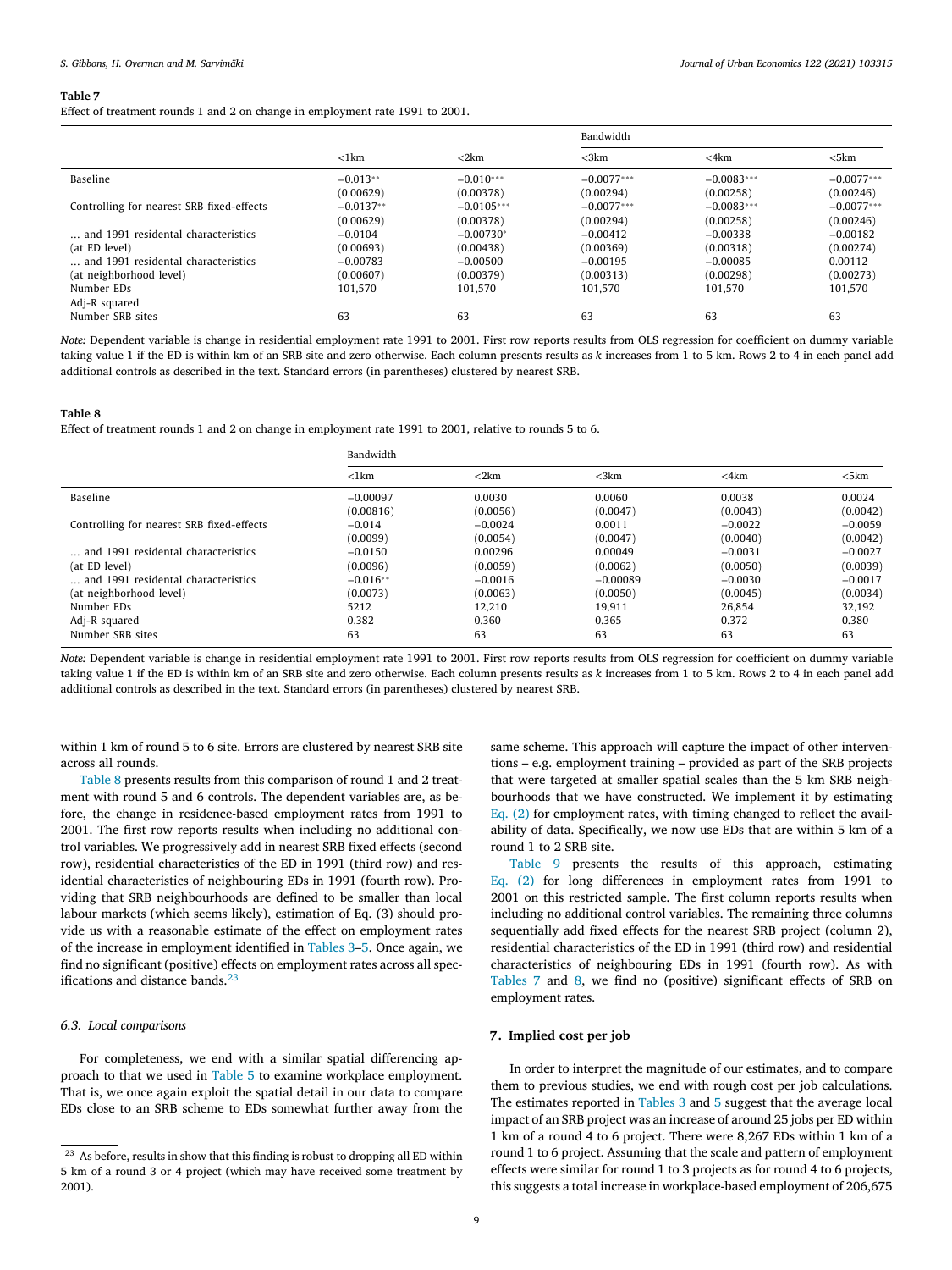<span id="page-9-0"></span>

| Effect of treatment rounds 1 to 2 on change in employment rate 1991 to 2001, by distance to SRB project for alEDED within 5 km of Round 1 to 2 project. |  |  |  |  |
|---------------------------------------------------------------------------------------------------------------------------------------------------------|--|--|--|--|
|---------------------------------------------------------------------------------------------------------------------------------------------------------|--|--|--|--|

|                                  | (1)         | (2)           | (3)           | (4)          |
|----------------------------------|-------------|---------------|---------------|--------------|
| $0 - 1$ km                       | $-0.00654$  | $-0.00866*$   | $-0.00908*$   | $-0.00684$   |
|                                  | (0.00756)   | (0.00520)     | (0.00527)     | (0.00441)    |
| $1 - 2 km$                       | $-0.00437$  | $-0.00627***$ | $-0.00635***$ | $-0.00447**$ |
|                                  | (0.00503)   | (0.00230)     | (0.00208)     | (0.00194)    |
| $2 - 3 km$                       | 0.00506     | 0.000624      | $-0.00134$    | 0.00108      |
|                                  | (0.00531)   | (0.00248)     | (0.00261)     | (0.00230)    |
| $3 - 4 km$                       | $-0.000848$ | $-0.00300$    | $-0.00310$    | $-0.00159$   |
|                                  | (0.00577)   | (0.00286)     | (0.00282)     | (0.00236)    |
| $4 - 5$ km                       | $\bullet$   | $\sim$        | $\bullet$     | $\cdot$      |
| Number EDs                       | 17,574      | 17,574        | 17,574        | 17,574       |
| Adj R-squared                    | 0.001       | 0.067         | 0.313         | 0.345        |
| Number SRB sites                 | 63          | 63            | 63            | 63           |
| Controlling for                  |             |               |               |              |
| Nearest SRB FE                   | no          | yes           | yes           | yes          |
| 1991 residential (ED)            | no          | no            | yes           | yes          |
| 1991 residential (neighbourhood) | no          | no            | no            | yes          |

*Note:* Reports results from OLS regression for coefficients on distance band dummy variables as defined in the text. Additional controls are as described in the text. Standard errors (in parentheses) clustered by nearest SRB.

jobs. With a total cost of £8.2 billion, the implied cost per job created is £39,675.

Even ignoring the possibility that these jobs may have been displaced from elsewhere, the implied cost per job is higher than for other labour market interventions in the welfare-to-work field (e.g. Van [Reenen,](#page-10-0) 2004; Black et al., 2003). It is also high relative to other UK area-based policies. For example, Criscuolo et al. (2012) estimate a cost per job of £6885 for UK Regional Selective Assistance. In short, although we cannot say anything about the type and quality of jobs created given the data available, the cost per job figure for SRB seems high. Turning to the employment of local residents, our point estimates are generally negative and statistically insignificant, even with adjustments for a plausible degree of selection on unobservables. It seems likely that building new business floor space in deprived neighbourhoods had no effect on the employment of local residents, despite creating some jobs at a high cost.

#### **8. Conclusions**

Many governments attempt to help people living in deprived neighbourhoods by providing financial incentives for firms to locate into these areas. While such "place-making" policies are often popular among policymakers, economists typically remain sceptical about the costefficiency of these initiatives. However, empirical evidence informing this debate remains limited due to the scarcity of data and research designs that would allow for plausible impact evaluations.

In this paper, we study the local economic impacts of a major regeneration programme that aimed to enhance the quality of life of local people in deprived neighbourhoods in the UK. We focus on a subset of projects implemented as part of the UK's Single Regeneration Budget (SRB) between 1994 and 2002. During this period, the SRB was the main regeneration fund in the UK, and it allocated a considerable amount of public funds to local projects. The total expenditure of the 165 projects we examine was £8.2bn.

Using several identification strategies and remarkably detailed data, we find that subsidising the development of commercial space through the SRB created some additional workplace employment in the targeted places (although we can only partially assess to what extent these were displaced from further afield). However, despite the increase of new local jobs, we find no evidence that these jobs went to local people or improved the employment outcomes of local residents. Moreover, we can rule out the possibility that these projects were a cost-efficient way to improve local employment. Thus our study provides an example of the challenges government face when trying to help the residents of deprived neighbourhoods by "bringing jobs" to them.

## **CRediT authorship contribution statement**

**Stephen Gibbons:** Conceptualization, Formal analysis, Funding acquisition, Investigation, Methodology, Project administration, Writing - original draft, Writing - review & editing. **Henry Overman:** Conceptualization, Formal analysis, Funding acquisition, Investigation, Methodology, Project administration, Writing - original draft, Writing - review & editing. **Matti Sarvimäki:** Conceptualization, Formal analysis, Investigation, Methodology, Project administration, Writing - original draft, Writing - review & editing.

## **Acknowledgements**

This work was supported by the Economic and Social Research Council grant numbers ES/J021342/1 and [ES/G005966/1.](https://doi.org/10.13039/501100000269) It contains statistical data from ONS which is Crown copyright and reproduced with the permission of the controller of HMSO and Queen's Printer for Scotland. The use of the ONS statistical data in this work does not imply the endorsement of the ONS in relation to the interpretation or analysis of the statistical data. This work uses research datasets which may not exactly reproduce National Statistics aggregates.

## **Supplementary material**

Supplementary material associated with this article can be found, in the online version, at doi[:10.1016/j.jue.2020.103315.](https://doi.org/10.1016/j.jue.2020.103315)

#### **References**

[Bartik,](http://refhub.elsevier.com/S0094-1190(20)30086-3/sbref0001) T., 1991. Who Benefits From State and Local Economic [Development](http://refhub.elsevier.com/S0094-1190(20)30086-3/sbref0001) Policies?. W.E. Upjohn Institute for Employment Research, Kalamazoo, Michigan.

- [Black,](http://refhub.elsevier.com/S0094-1190(20)30086-3/sbref0002) D., [Smith,](http://refhub.elsevier.com/S0094-1190(20)30086-3/sbref0002) J., [Berger,](http://refhub.elsevier.com/S0094-1190(20)30086-3/sbref0002) M., [Noel,](http://refhub.elsevier.com/S0094-1190(20)30086-3/sbref0002) B., 2003. Is the threat of [reemployment](http://refhub.elsevier.com/S0094-1190(20)30086-3/sbref0002) services more effective than the services themselves? Evidence from random assignment in the UI system. Am. Econ. Rev. 93 (4), 1313–1327.
- [Boarnet,](http://refhub.elsevier.com/S0094-1190(20)30086-3/sbref0003) M., [Bogart,](http://refhub.elsevier.com/S0094-1190(20)30086-3/sbref0003) T., 1996. Enterprise zones and [employment:](http://refhub.elsevier.com/S0094-1190(20)30086-3/sbref0003) evidence from New Jersey. J. Urban Econ. 40 (2), 198–215.
- [Bondonio,](http://refhub.elsevier.com/S0094-1190(20)30086-3/sbref0004) D., [Engberg,](http://refhub.elsevier.com/S0094-1190(20)30086-3/sbref0004) J., 2000. Enterprise zones and local [employment:](http://refhub.elsevier.com/S0094-1190(20)30086-3/sbref0004) evidence from the states' programs. Reg. Sci. Urban Econ. 30 (5), 519–549.
- [Bondonio,](http://refhub.elsevier.com/S0094-1190(20)30086-3/sbref0005) D., [Greenbaum,](http://refhub.elsevier.com/S0094-1190(20)30086-3/sbref0005) R., 2007. Do local tax incentives affect economic growth? What mean impacts miss in the analysis of enterprise zone policies. Reg. Sci. Urban Econ. 37, 121–136.
- [Busso,](http://refhub.elsevier.com/S0094-1190(20)30086-3/sbref0006) M., [Kline,](http://refhub.elsevier.com/S0094-1190(20)30086-3/sbref0006) P., 2008. Do Local Economic Development Programs Work? Evidence From the Federal [Empowerment](http://refhub.elsevier.com/S0094-1190(20)30086-3/sbref0006) Zone Program. Cowles Foundation Discussion Paper No. 1638.
- [Busso,](http://refhub.elsevier.com/S0094-1190(20)30086-3/sbref0007) M., [Gregory,](http://refhub.elsevier.com/S0094-1190(20)30086-3/sbref0007) J., [Kline,](http://refhub.elsevier.com/S0094-1190(20)30086-3/sbref0007) P., 2013. Assessing the incidence and [efficiency](http://refhub.elsevier.com/S0094-1190(20)30086-3/sbref0007) of a prominent place based policy. Am. Econ. Rev. 103 (2), 897–947.
- Census Bureau, 1994. Geographic Areas Reference Manual. U.S. [Department](http://refhub.elsevier.com/S0094-1190(20)30086-3/sbref0008) of Commerce. Communities and Local Government, 2009. [Transforming](http://refhub.elsevier.com/S0094-1190(20)30086-3/optqirZgA0Rng) places changing lives: Taking forward the regeneration framework. Department for Communities and Local Government, London.